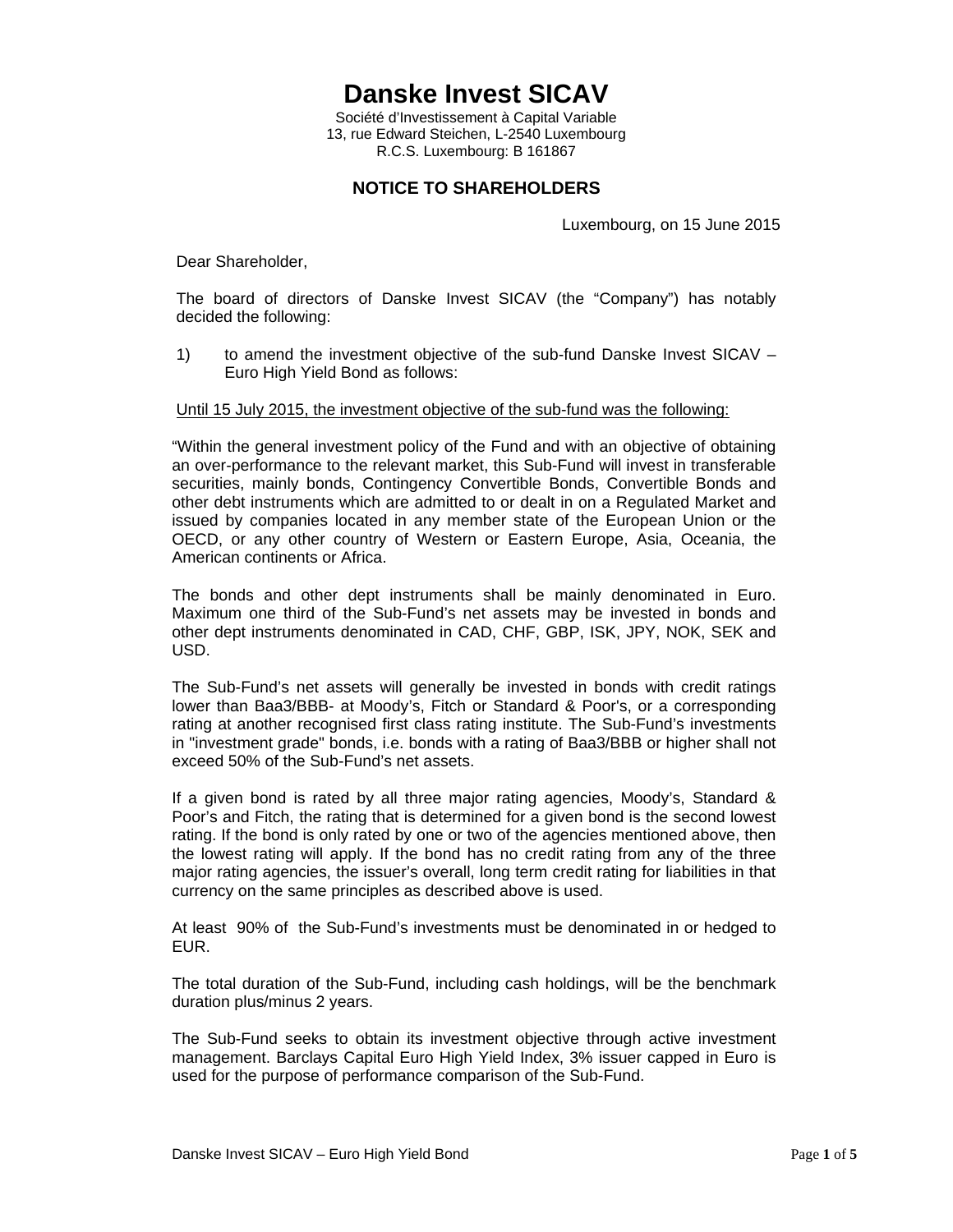There are no geographical restrictions on the location of the Regulated Market where the transferable securities are admitted in or dealt on.

The Sub-Fund may invest up to 10% of its assets in transferable securities other than those referred to in section 3.1 to 3.3 of this Prospectus.

The Sub-Fund may invest up to 10% of its net assets in shares / units of other investment funds which comply with the rules set out in Section "Investment Policy and Restrictions – Risk factors – Risk Management" of the Prospectus.

The value of the portfolio of the Sub-Fund is calculated daily on the basis of the market prices/value of the individual bonds and other debt instruments as well as derivatives held by the Sub-Fund, which are issued by issuers as characterised above. This market value is influenced by changes in interest rates as well as by the general economic development. In addition to the interest risk and general market risk the Sub-Fund is subject to credit risk which may be higher than in a fund investing in bonds with a higher credit rating.

In general, bonds are subject to the risk of an issuer's inability to meet principal and interest payments on the obligation (credit risk) and may also be subject to general market liquidity (market risk). Lower rated bonds are more likely to react to developments affecting the market and credit risk than more highly rated securities. The Sub-Fund's investments involves a high credit risk as there may be invested in bonds, the issuer and / or issue as "speculative grade" or "high yield", i.e. have a rating lower than BBB-(Standard & Poor's) or Baa3 (Moody's). Lower rated bonds are considered predominantly speculative by traditional investment standards and of lower credit quality.

Furthermore, the Sub-Fund may invest in securities of developing countries, including Eastern Europe, with new or developing capital markets. These countries may have relatively unstable governments, economies based on only a few industries and securities markets that trade a limited number of securities. Securities of issuers located in these countries tend to have volatile prices and offer the potential for substantial losses as well as gains. Undertakings for collective investment, which invest their assets in these countries, are subject to the same risks. In addition, these securities may be less liquid than investments in more established markets as a result of inadequate trading volume or restrictions on trading imposed by the governments of such countries. In addition, developing markets may have increased risks associated with clearance and settlement. Delays in settlement could result in periods of uninvested assets, missed investment opportunities or losses to the Sub-Fund.

Before investing in the Sub-Fund, investors should familiarize themselves with the risk factors as described in section (D) "Investment Policy – Risk Factors – Risk Management" of this Prospectus.

For the purpose of hedging and/or efficient portfolio management, the Sub-Fund may use financial derivative instruments including but not limited to FX forward contracts and interest rate futures contracts as mentioned in section (C) "Investment Policy and Restrictions – Risk factors – Risk Management" of this Prospectus. The global exposure relating to financial derivative instruments will be calculated using the commitment approach.

The Sub-Fund may invest up to 10% of its net assets in shares/units of other investment funds which comply with the rules set out in the section named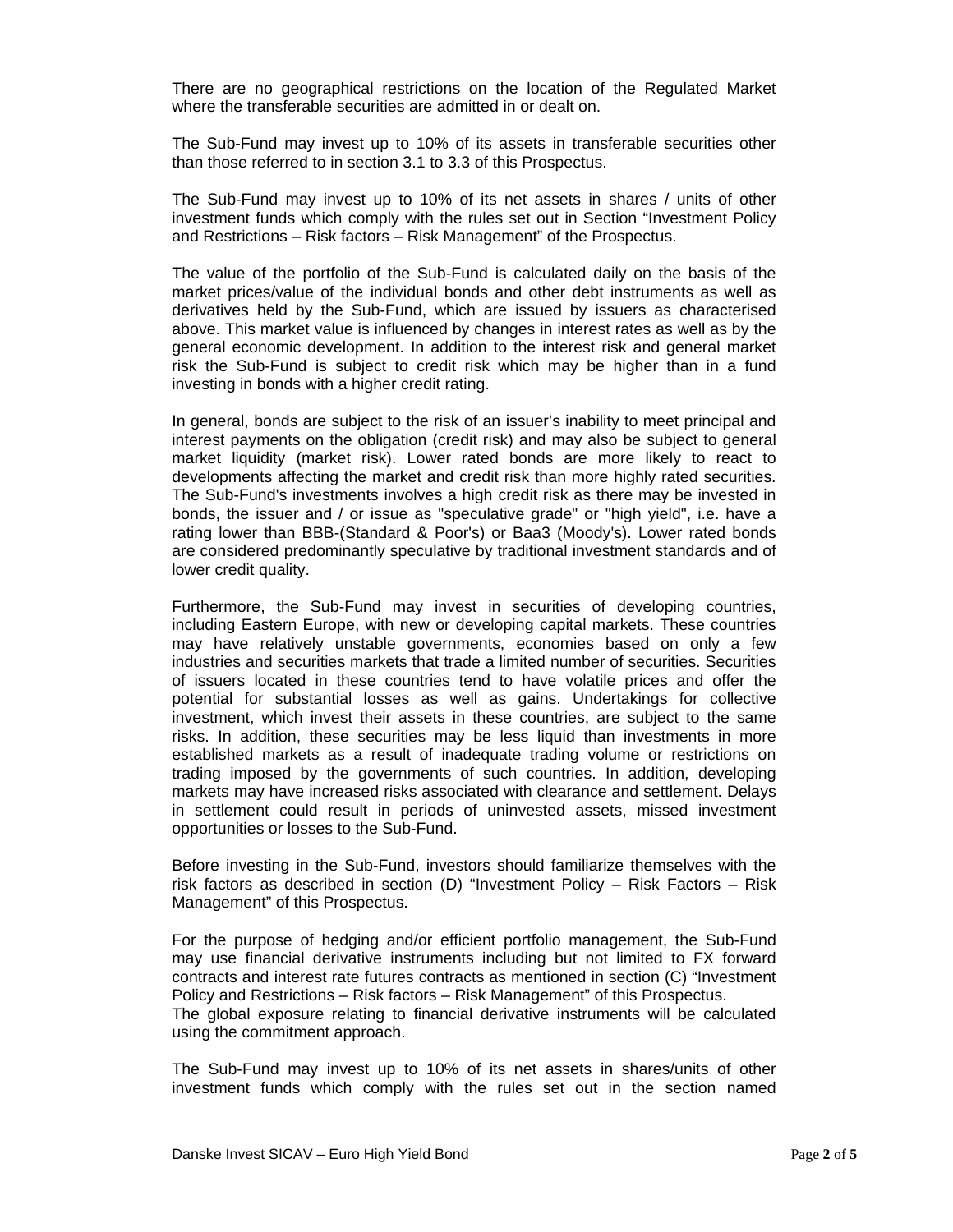"Investment Policy and Restrictions – Risk factors – Risk Management" of this Prospectus.

For the purpose of efficient portfolio management, the Sub-Fund may use pooling and co-management techniques as described in the paragraph of the Prospectus entitled "Pooling and Co-Management."

## As from 15 July 2015, the investment objective of the sub-fund will be replaced by the following:

"Within the general investment policy of the Fund and with an objective of obtaining an over-performance to the relevant market, this Sub-Fund will invest in transferable securities, mainly bonds, Contingency Convertible Bonds, Convertible Bonds and other debt instruments which are admitted to or dealt in on a Regulated Market and issued by companies located in any member state of the European Union or the OECD, or any other country of Western or Eastern Europe, Asia, Oceania, the American continents or Africa.

The bonds and other dept instruments shall be mainly denominated in Euro. Maximum one third of the Sub-Fund's net assets may be invested in bonds and other dept instruments denominated in CAD, CHF, GBP, ISK, JPY, NOK, SEK and USD.

The Sub-Fund's net assets will generally be invested in bonds with credit ratings lower than Baa3/BBB- at Moody's, Fitch or Standard & Poor's, or a corresponding rating at another recognised first class rating institute. The Sub-Fund's investments in "investment grade" bonds, i.e. bonds with a rating of Baa3/BBB or higher shall not exceed 50% of the Sub-Fund's net assets.

If a given bond is rated by all three major rating agencies, Moody's, Standard & Poor's and Fitch, the rating that is determined for a given bond is the second lowest rating. If the bond is only rated by one or two of the agencies mentioned above, then the lowest rating will apply. **The Sub-Fund can invest in unrated bonds.** If the bond has no credit rating from any of the three major rating agencies, but the issuer **has an** overall, long term credit rating for liabilities in that currency, **then that credit rating will be used** on the same principles as described above is used.

At least 90% of the Sub-Fund's investments must be denominated in or hedged to EUR.

The total duration of the Sub-Fund, including cash holdings, will be the benchmark duration plus/minus 2 years.

The Sub-Fund seeks to obtain its investment objective through active investment management. Barclays Capital Euro High Yield Index, 3% issuer capped in Euro is used for the purpose of performance comparison of the Sub-Fund.

There are no geographical restrictions on the location of the Regulated Market where the transferable securities are admitted in or dealt on.

The Sub-Fund may invest up to 10% of its assets in transferable securities other than those referred to in section 3.1 and 3.5 of this Prospectus.

The value of the portfolio of the Sub-Fund is calculated daily on the basis of the market prices/value of the individual bonds and other debt instruments as well as derivatives held by the Sub-Fund, which are issued by issuers as characterised above. This market value is influenced by changes in interest rates as well as by the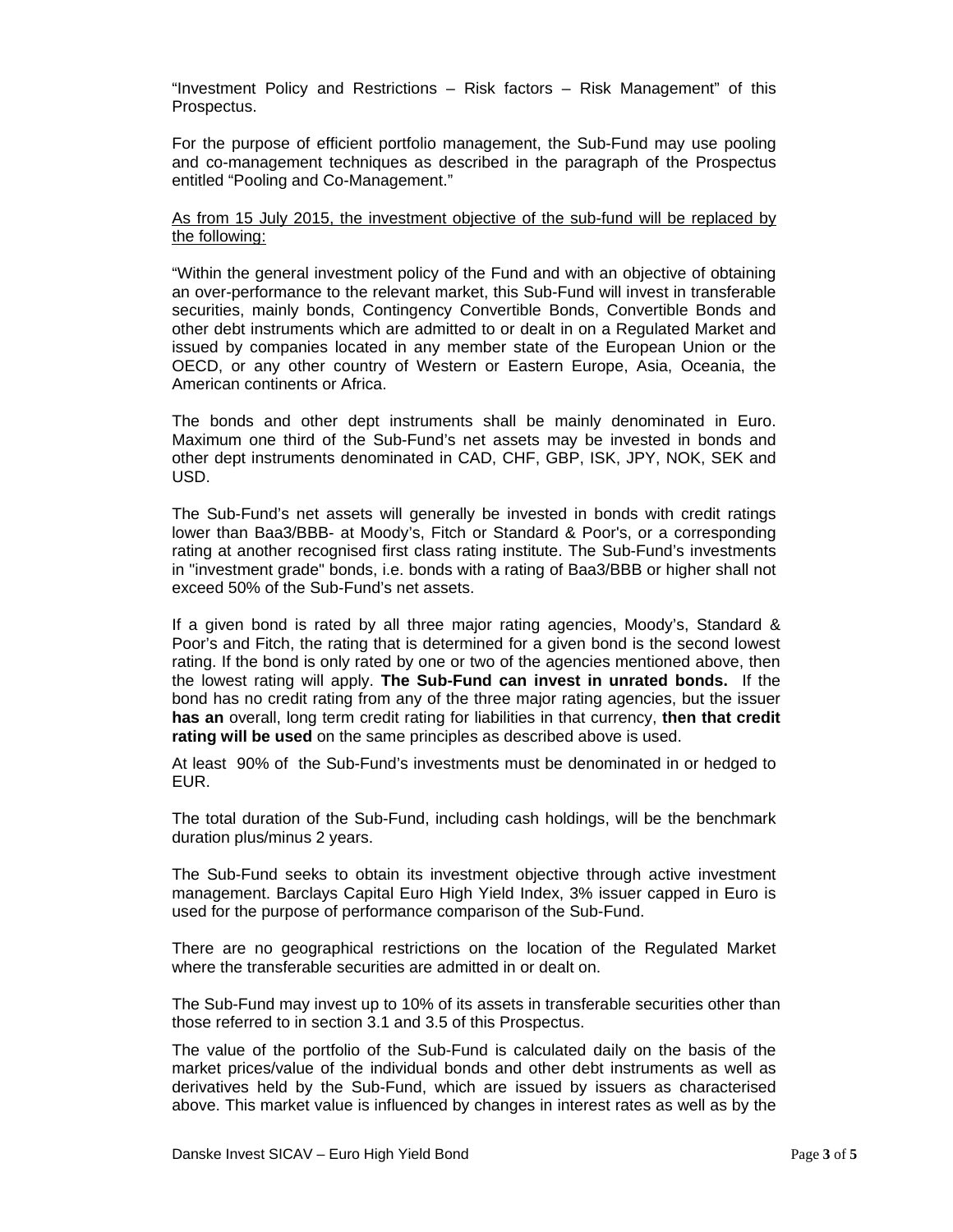general economic development. In addition to the interest risk and general market risk the Sub-Fund is subject to credit risk which may be higher than in a fund investing in bonds with a higher credit rating.

In general, bonds are subject to the risk of an issuer's inability to meet principal and interest payments on the obligation (credit risk) and may also be subject to general market liquidity (market risk). Lower rated bonds are more likely to react to developments affecting the market and credit risk than more highly rated securities. The Sub-Fund's investments involves a high credit risk as there may be **investments** in bonds, the issuer and / or issue **of which are rated** as "speculative grade" or "high yield", i.e. have a rating lower than BBB-(Standard & Poor's) or Baa3 (Moody's). Lower rated bonds are considered predominantly speculative by traditional investment standards and of lower credit quality.

The Sub-Fund may invest in securities of developing countries, including Eastern Europe, with new or developing capital markets. These countries may have relatively unstable governments, economies based on only a few industries and securities markets that trade a limited number of securities. Securities of issuers located in these countries tend to have volatile prices and offer the potential for substantial losses as well as gains. Undertakings for collective investment, which invest their assets in these countries, are subject to the same risks. In addition, these securities may be less liquid than investments in more established markets as a result of inadequate trading volume or restrictions on trading imposed by the governments of such countries. In addition, developing markets may have increased risks associated with clearance and settlement. Delays in settlement could result in periods of uninvested assets, missed investment opportunities or losses to the Sub-Fund.

Before investing in the Sub-Fund, investors should familiarize themselves with the risk factors as described in part 3 "Investment Policy and Restrictions – Risk Factors – Risk Management" under (D) "Risk Factors" of this Prospectus.

For the purpose of hedging and/or efficient portfolio management, the Sub-Fund may use financial derivative instruments including but not limited to FX forward contracts, interest rate futures contracts **and CDS** as mentioned in part 3 "Investment Policy and Restrictions – Risk Factors – Risk Management" under (C) "Rules and restrictions with regard to financial derivative instruments and efficient portfolio management techniques" of this Prospectus. **CDS can also be used without holding the underlying assets.**

**For the purpose of maximising the risk adjusted return relative to benchmark, the Sub-Fund may establish short positions in single names, i.e. single issuers of debt, by buying protection in names not represented in the bond portfolio or buying more protection than needed to hedge any long position. In order to accomplish the objective of the Sub-Fund, certain names may be overweighed relative to benchmark and others underweighted without any preference for long positions over short positions relative to benchmark. If cash bonds were the only available instruments, establishing long positions relative to benchmark is unproblematic and the same goes for short positions in names represented with a meaningful weight in the benchmark. But when it comes to names only represented with small weights in the benchmark, establishing short positions using cash bonds can be complicated as repurchase arrangements in corporate bonds are costly, administratively cumbersome and associated with operational risk. In this case, creating a short position by using CDS to buy protection is a better alternative.**